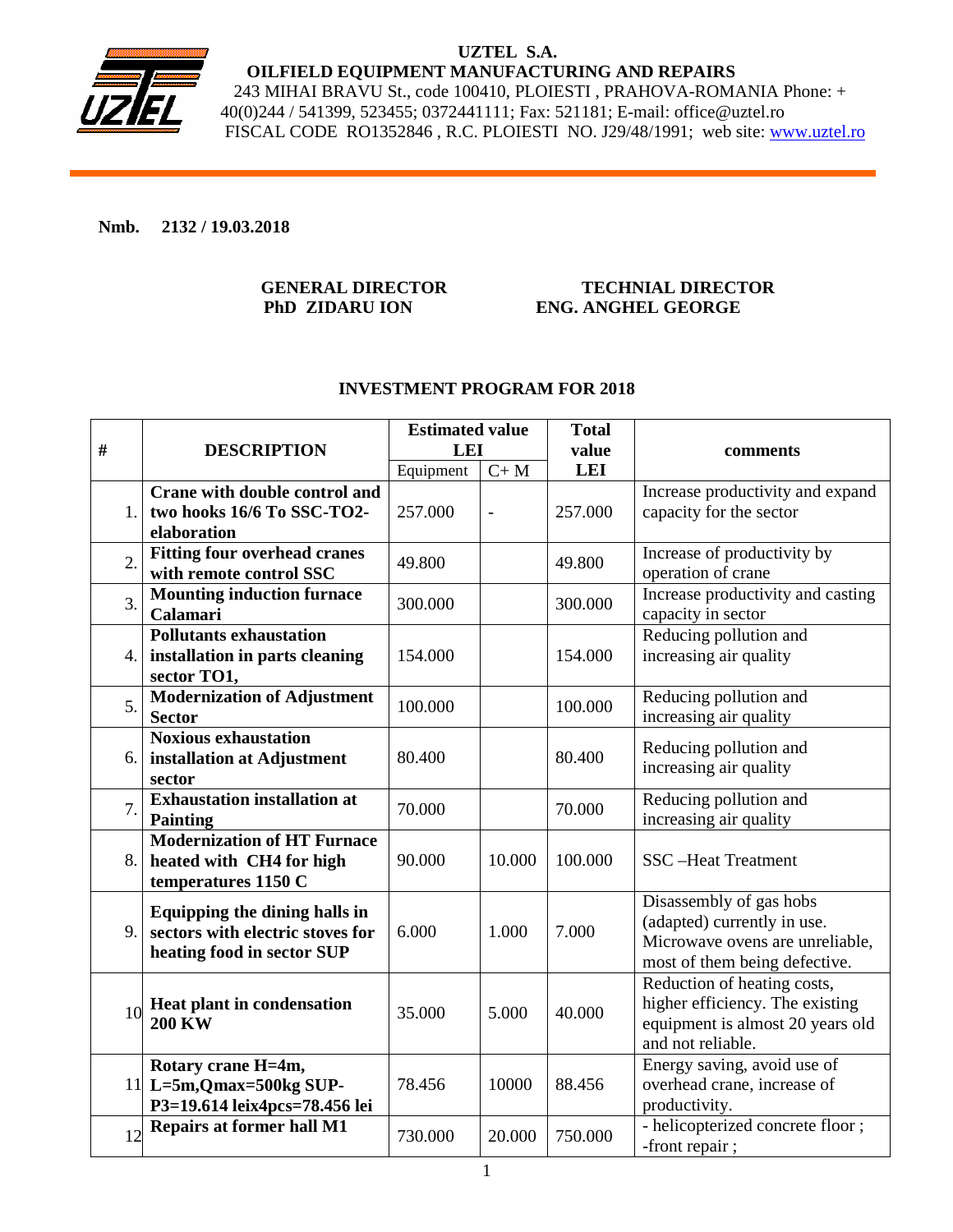|    |                                                                                        |         |                          |         | -roof waterproofing                                                                                                                                                                                                                                                   |
|----|----------------------------------------------------------------------------------------|---------|--------------------------|---------|-----------------------------------------------------------------------------------------------------------------------------------------------------------------------------------------------------------------------------------------------------------------------|
| 13 | <b>Repair extension of hall P3</b>                                                     | 500.000 | $\blacksquare$           | 500.000 | Moving CNC machines (HM,<br>Emsiluri, Puma 700 and Puma<br>800) from P2 (overhead crane to<br>be replaced)                                                                                                                                                            |
| 14 | Modernization of offices and<br>toilets in the Offices Building                        | 90.000  | $\overline{\phantom{a}}$ | 90.000  | - toilets women/men;<br>-9 offices                                                                                                                                                                                                                                    |
|    | <b>Modernization of heating</b><br>15 installation at P1,P2,SDV,M2,<br><b>Painting</b> | 50.000  | 10.000                   | 60.000  | Improving heating system<br>efficiency. All sectors are fitted<br>with old heating plant and pipe<br>heat exchangers with a 50%<br>performance (require replacement<br>of heat exchangers and return<br>piping )- reduction of gas bill and<br>comfort in department. |
|    | 16 Heating of sector M3                                                                | 40.000  | 10.000                   | 50.000  | Power plant and related radiators                                                                                                                                                                                                                                     |
| 17 | Repairs +improvements of<br>welding installation (plating)<br>existent type CNC        | 14.900  | $\mathbf{0}$             | 14.900  | •to enable production of more<br>types of parts                                                                                                                                                                                                                       |
|    | Robot welding equipment for<br>18 many types of welding,<br>plating in particular      | 116.750 |                          | 116.750 | to extend the range of parts that<br>may be manufactured                                                                                                                                                                                                              |
| 19 | <b>Table for location and</b><br>rotation of tip-vertical 1500kg                       | 18.680  |                          | 18.680  | to extend the range of parts that<br>may be manufactured                                                                                                                                                                                                              |
| 20 | <b>UV-METRU DIGITAL</b>                                                                | 5.604   |                          | 5.604   | to extend the range of parts that<br>may be manufactured                                                                                                                                                                                                              |
| 21 | <b>ULTRASOUND</b><br><b>CONTROL</b><br><b>INSTRUMENT</b>                               | 93.400  |                          | 93.400  | the existent one is not anymore<br>useable                                                                                                                                                                                                                            |
|    | 22 JUG CONTRIL MT                                                                      | 1.635   |                          | 1.635   |                                                                                                                                                                                                                                                                       |
|    | 23 DIGITAL LUX-METER                                                                   | 3.970   |                          | 3.970   |                                                                                                                                                                                                                                                                       |
|    | 24 DIGITAL UV-METER                                                                    | 5.604   |                          | 5.604   |                                                                                                                                                                                                                                                                       |
| 25 | DIGITAL GAUSS-METER                                                                    | 8.406   |                          | 8.406   |                                                                                                                                                                                                                                                                       |
| 26 | <b>GAUGES, MASTER</b><br><b>GAUGES UT</b>                                              | 25.685  |                          | 25.685  |                                                                                                                                                                                                                                                                       |
| 27 | UV LAMP WITH<br><b>RECORDING CAMERA</b>                                                | 4.670   |                          | 4.670   |                                                                                                                                                                                                                                                                       |
| 28 | Oil separator                                                                          | 45.000  | $\blacksquare$           | 45.000  | Rehabilitation of masonry at the<br>other separator                                                                                                                                                                                                                   |
|    | 29 Overhaul of water tower                                                             | 48.000  | $\blacksquare$           | 48.000  | Interior piping and valves are<br>rusty, very high risk of failure<br>and the entire company misses<br>water, firefighting equipment<br>included. There were no repairs<br>since more than 30 years.                                                                  |
| 30 | <b>Installation of power factor</b><br>compensation transformer<br>stations PT1-PT5    | 170.000 | 6.000                    | 176.000 | • energy efficiency increase<br>· reducing losses of electricity:<br>installation of filter coils                                                                                                                                                                     |
| 31 | <b>Installation of fire</b><br>extinguishing in Modeling<br>sector                     | 70.000  | 5.000                    | 75.000  | •compliance with ISU rules                                                                                                                                                                                                                                            |
|    | 32 PC Desktop system at sector<br><b>PRAM</b>                                          | 4.000   | $\overline{\phantom{a}}$ | 4.000   | · Data acquisition via GSM gas;<br>• transmission of electricity and                                                                                                                                                                                                  |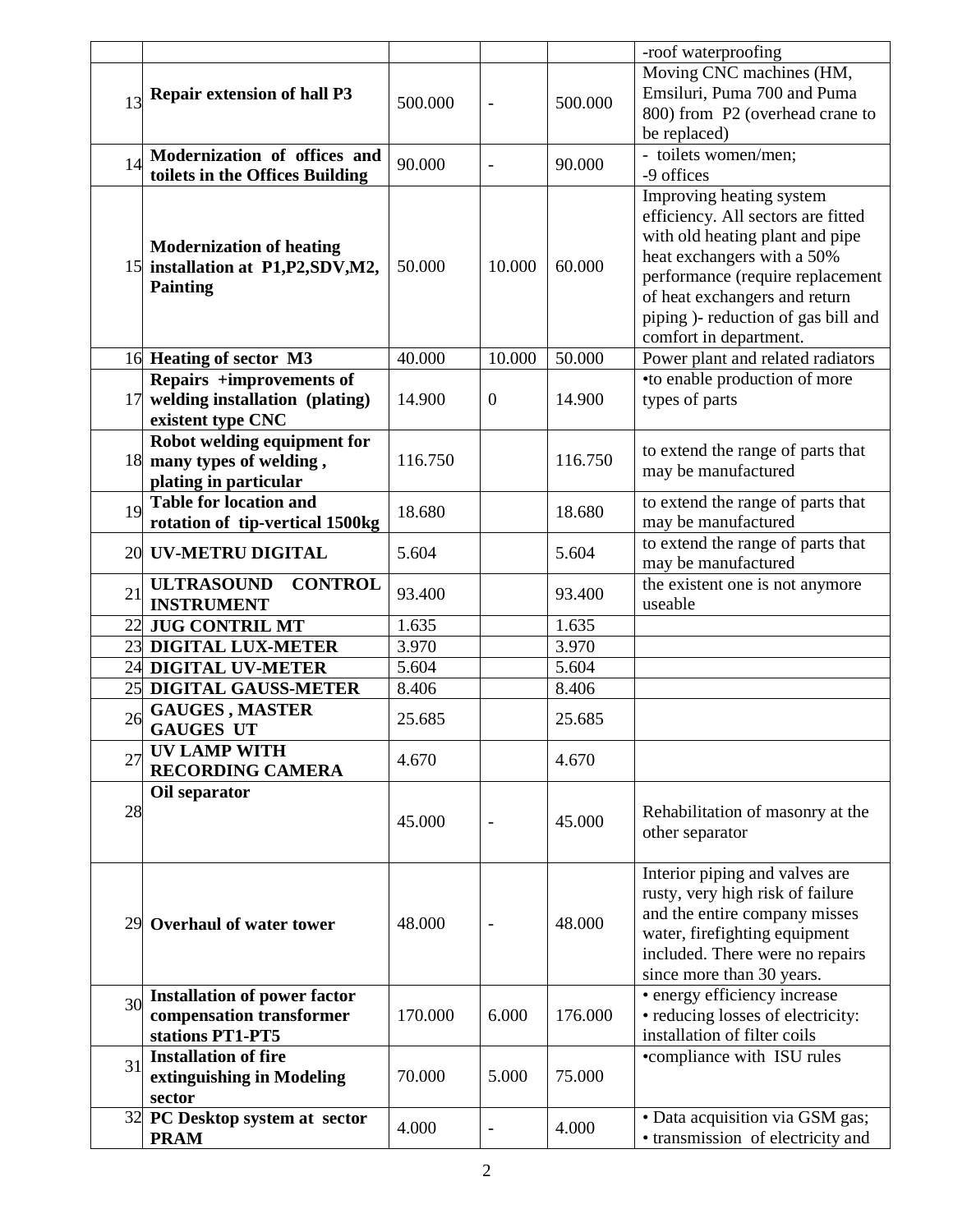|    |                                                                                                                   |                  |                              |         | gas production forecasts;                                                                                                                                                                                                       |
|----|-------------------------------------------------------------------------------------------------------------------|------------------|------------------------------|---------|---------------------------------------------------------------------------------------------------------------------------------------------------------------------------------------------------------------------------------|
| 33 | <b>Modernization of video</b><br>surveillance systems and<br>microwave barriers                                   | 30.000           | 2.500                        | 32.500  | • widening the area of<br>surveillance<br>indoor and outdoor, in order<br>protecting the company's assets;<br>• strengthening the staff<br>discipline                                                                           |
| 34 | <b>Chrome tank for modernizing</b><br>rectifier and bath heating<br>timer                                         | 30.000           | 2.000                        | 32000   | • shortness of chrome plating<br>time;<br>• increasing quality chrome<br>plating operations                                                                                                                                     |
| 35 | Cabin for sandblasting at M2                                                                                      | 125.000          | 30.000                       | 155.000 | · eliminate the adhesion of primer<br>and paint issues;<br>• increase efficiency of removing<br>rust and scale;<br>• greatly improved final<br>appearance of products.<br>· booth is in flux with washing<br>with coating unit; |
|    | 36 Cabin for parts washing<br>before painting -M2                                                                 | 55.000           | 45.000                       | 100.000 | • saving downtime transport<br>parts from M3 and back;<br>• booth is in flux with blasting<br>and coating unit;                                                                                                                 |
| 37 | Infrared drying equipment at<br><b>Painting tunnel</b>                                                            | 65.000           | 3000                         | 68.000  | - reduction of drying time<br>-increase productivity                                                                                                                                                                            |
| 38 | <b>Industrial sectional door at</b><br>the entrance M2<br>+ Heating rehabilitation M2                             | 20.160<br>10.000 | 3.000<br>1.500               | 34.660  | • existent door is situated near<br>the painting cabin door is not<br>tight, and the pieces are cooled<br>rapidly and increases the<br>commencement of the operation<br>of painting;<br>· eliminate high heat loss in hall      |
| 39 | <b>Documents Server-(need also</b><br>client license windows 2016<br>server)                                      | 54.800           | $\qquad \qquad \blacksquare$ | 54.800  | increase the performance of IT<br>software systems                                                                                                                                                                              |
| 40 | <b>Network Attached Storage</b>                                                                                   | 27.400           | $\overline{\phantom{a}}$     | 27.400  | increase the performance of IT<br>software systems                                                                                                                                                                              |
|    | <b>Test set for network</b><br>41 troubleshooting Netscout<br><b>LinkRunner G2 Smart</b><br><b>Network Tester</b> | 16.000           | $\overline{\phantom{0}}$     | 16.000  | increase the performance of IT<br>software systems                                                                                                                                                                              |
| 42 | <b>PC-120 pcs</b>                                                                                                 | 246.800          | $\overline{\phantom{a}}$     | 246.800 | increasing productivity in design,<br>marketing as logistics<br>production planning, scheduling;<br>• increase the performance of IT<br>software systems                                                                        |
|    | 43 License Windows 2016 Server<br>(for 2 processors)                                                              | 6.000            | $\overline{\phantom{0}}$     | 6.000   | increasing productivity in design,<br>marketing as logistics<br>production planning, scheduling;<br>• increase the performance of IT<br>software systems                                                                        |
|    | 44 Client license 2016 server<br>$(CAL) -150$ pcs                                                                 | 34.280           | $\blacksquare$               | 34.280  | increasing productivity in design,<br>marketing as logistics<br>production planning, scheduling;                                                                                                                                |